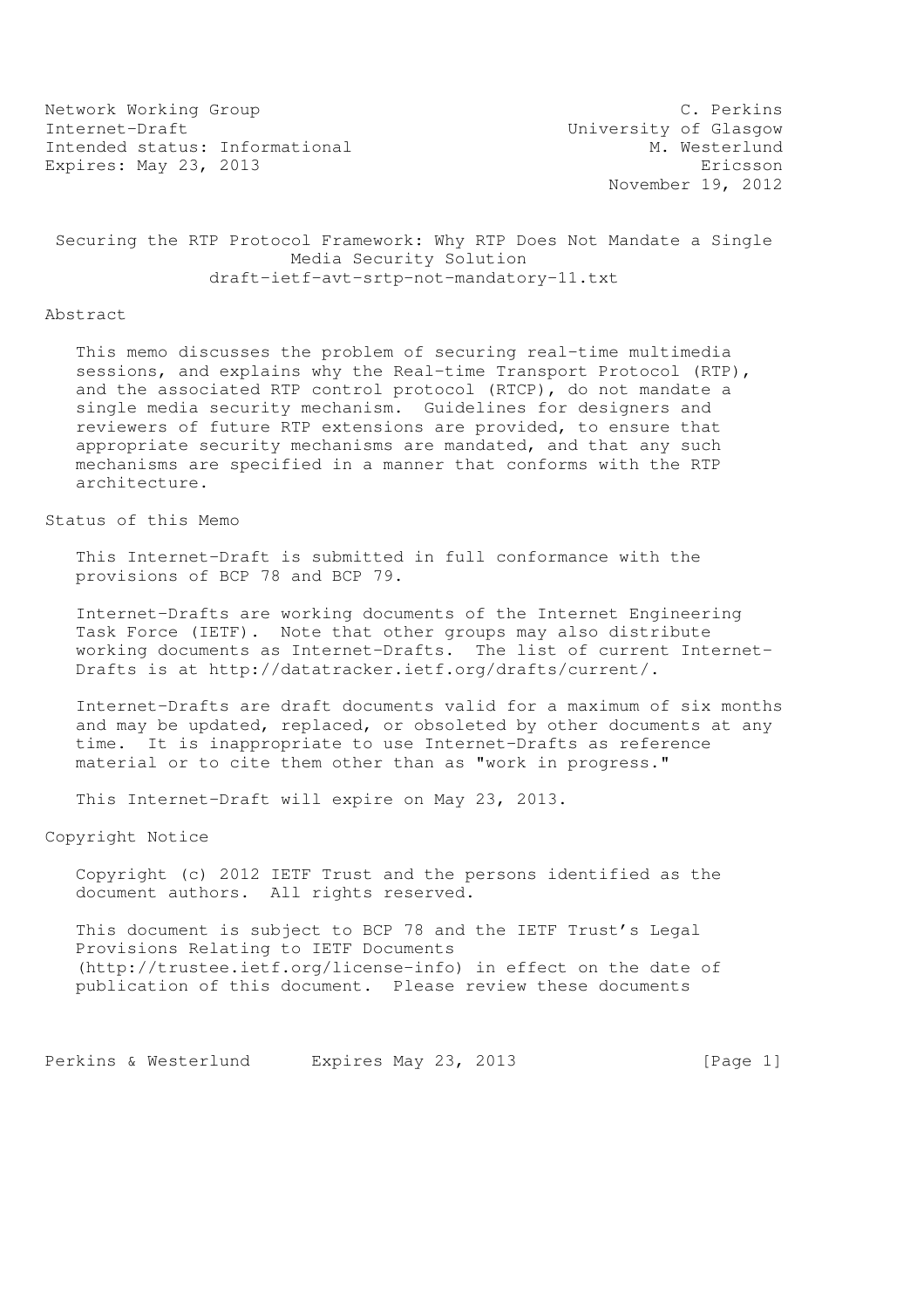carefully, as they describe your rights and restrictions with respect to this document. Code Components extracted from this document must include Simplified BSD License text as described in Section 4.e of the Trust Legal Provisions and are provided without warranty as described in the Simplified BSD License.

Table of Contents

|  | RTP Applications and Deployment Scenarios 3             |
|--|---------------------------------------------------------|
|  |                                                         |
|  | RTP Session Establishment and Key Management 5          |
|  | 5. On the Requirement for Strong Security in Framework  |
|  |                                                         |
|  | 6. Guidelines for Securing the RTP Protocol Framework 6 |
|  |                                                         |
|  |                                                         |
|  |                                                         |
|  |                                                         |
|  |                                                         |
|  |                                                         |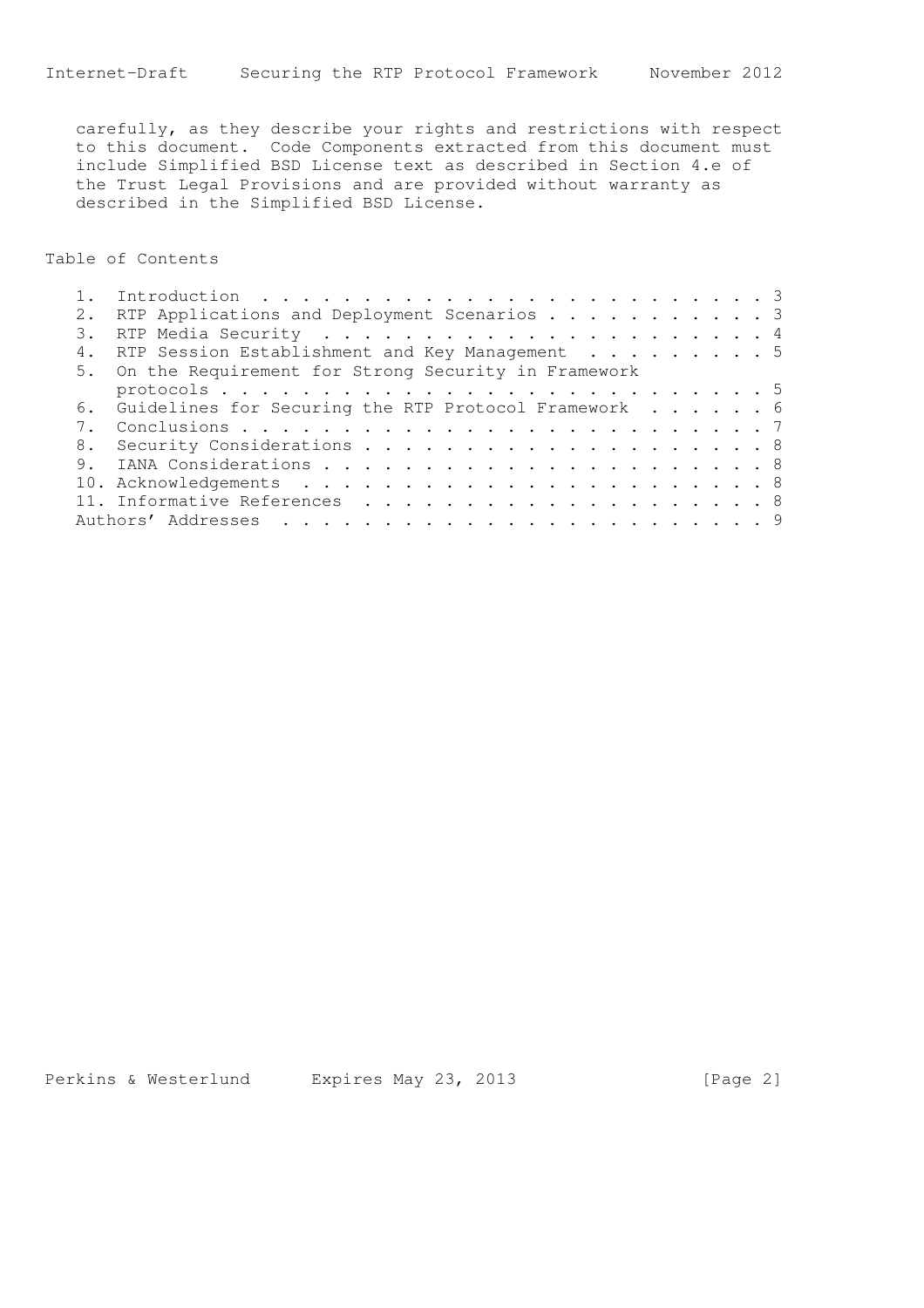# 1. Introduction

 The Real-time Transport Protocol (RTP) [RFC3550] is widely used for voice over IP, Internet television, video conferencing, and other real-time and streaming media applications. Despite this use, the basic RTP specification provides only limited options for media security, and defines no standard key exchange mechanism. Rather, a number of extensions are defined that can provide confidentiality and authentication of RTP media streams and RTP Control Protocol (RTCP) messages. Other mechanisms define key exchange protocols. This memo outlines why it is appropriate that multiple extension mechanisms are defined rather than mandating a single security and keying mechanism.

 The IETF policy on Strong Security Requirements for IETF Standard Protocols [RFC3365] (the so-called "Danvers Doctrine") states that "we MUST implement strong security in all protocols to provide for the all too frequent day when the protocol comes into widespread use in the global Internet". The mechanisms defined for use with RTP allow these requirements to be met. However, since RTP is a protocol framework that is suitable for a wide variety of use cases, there is no single security mechanism that is suitable for every scenario. This memo outlines why this is the case, and discusses how users of RTP can meet the requirement for strong security.

 This memo provides information for the community and for reviewers of future RTP-related work in the IETF. It does not specify a standard of any kind.

### 2. RTP Applications and Deployment Scenarios

 The range of application and deployment scenarios where RTP has been used includes, but is not limited to, the following:

- o Point-to-point voice telephony (fixed and wireless networks)
- o Point-to-point voice and video conferencing
- o Centralised group video conferencing with a multipoint conference unit (MCU)
- o Any Source Multicast video conferencing (light-weight sessions; Mbone conferencing)
- o Point-to-point streaming audio and/or video
- o Source-specific multicast (SSM) streaming to large group (IPTV and 3GPP Multimedia Broadcast Multicast Service (MBMS) [MBMS])

Perkins & Westerlund Expires May 23, 2013 [Page 3]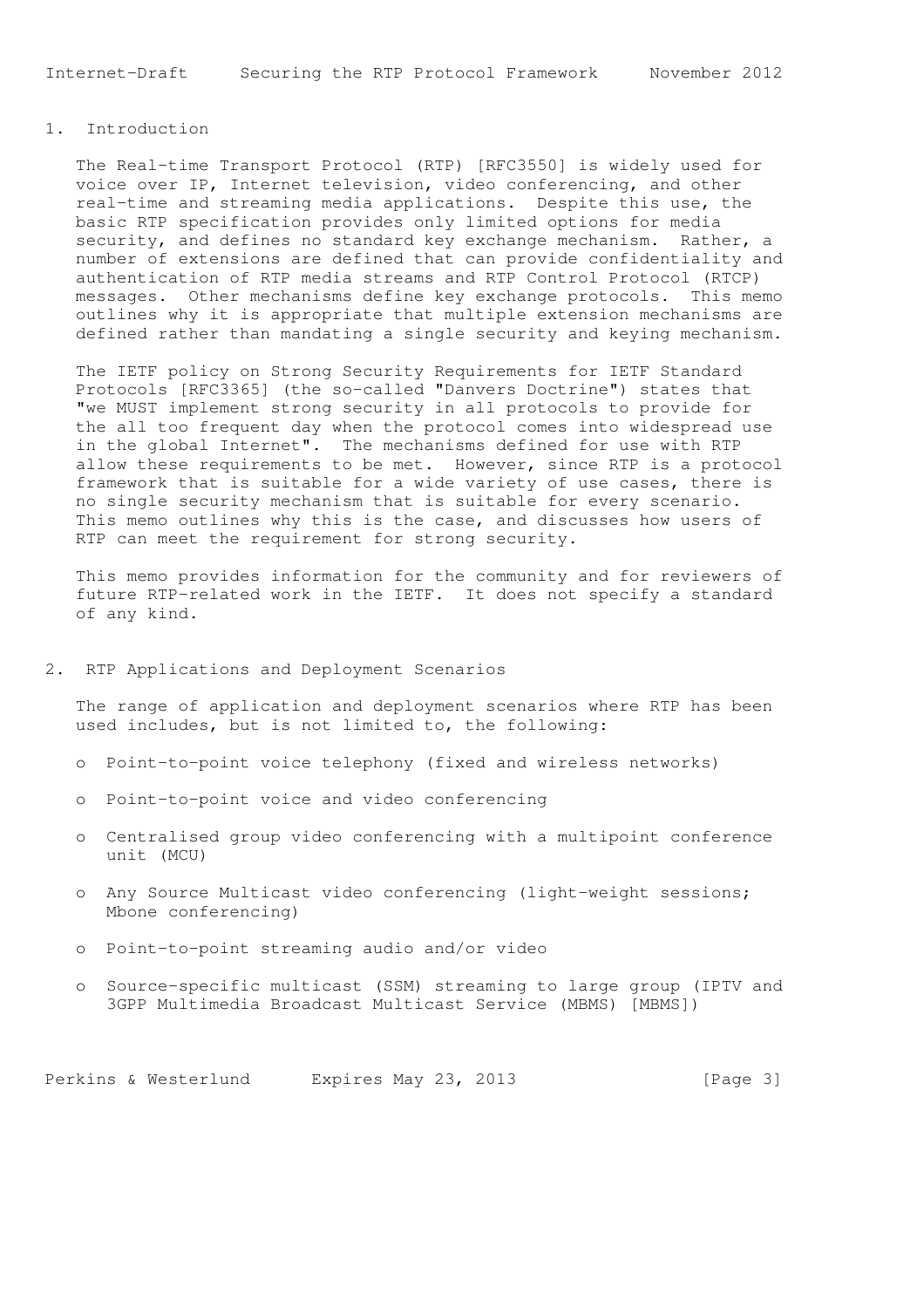- o Replicated unicast streaming to a group
- o Interconnecting components in music production studios and video editing suites
- o Interconnecting components of distributed simulation systems
- o Streaming real-time sensor data (e.g., e-VLBI radio astronomy)

 As can be seen, these scenarios vary from point-to-point to large multicast groups, from interactive to non-interactive, and from low bandwidth (kilobits per second) telephony to high bandwidth (multiple gigabits per second) video and data streaming. While most of these applications run over UDP [RFC0768], some use TCP [RFC0793], [RFC4614] or DCCP [RFC4340] as their underlying transport. Some run on highly reliable optical networks, others use low rate unreliable wireless networks. Some applications of RTP operate entirely within a single trust domain, others are inter-domain, with untrusted (and potentially unknown) users. The range of scenarios is wide, and growing both in number and in heterogeneity.

### 3. RTP Media Security

 The wide range of application scenarios where RTP is used has led to the development of multiple solutions for securing RTP media streams and RTCP control messages, considering different requirements.

 Perhaps the most widely applicable of these security options is the Secure RTP (SRTP) framework [RFC3711]. This is an application-level media security solution, encrypting the media payload data (but not the RTP headers) to provide confidentiality, and supporting source origin authentication as an option. SRTP was carefully designed to be both low overhead, and to support the group communication and third-party performance monitoring features of RTP, across a range of networks.

 SRTP is not the only media security solution in use, however, and alternatives are more appropriate for some scenarios, and necessary in some cases where SRTP is not suitable. For example, ISMAcryp [ISMACrypt2] provides payload-level confidentiality that is appropriate for certain types of streaming video application, but that is not suitable for voice telephony (the range of available RTP security options, and their applicability to different scenarios, is outlined in [I-D.ietf-avtcore-rtp-security-options]). At present, there is no media security protocol that is appropriate for all the environments where RTP is used. Multiple RTP media security protocols can be expected to remain in wide use for the foreseeable

Perkins & Westerlund Expires May 23, 2013 [Page 4]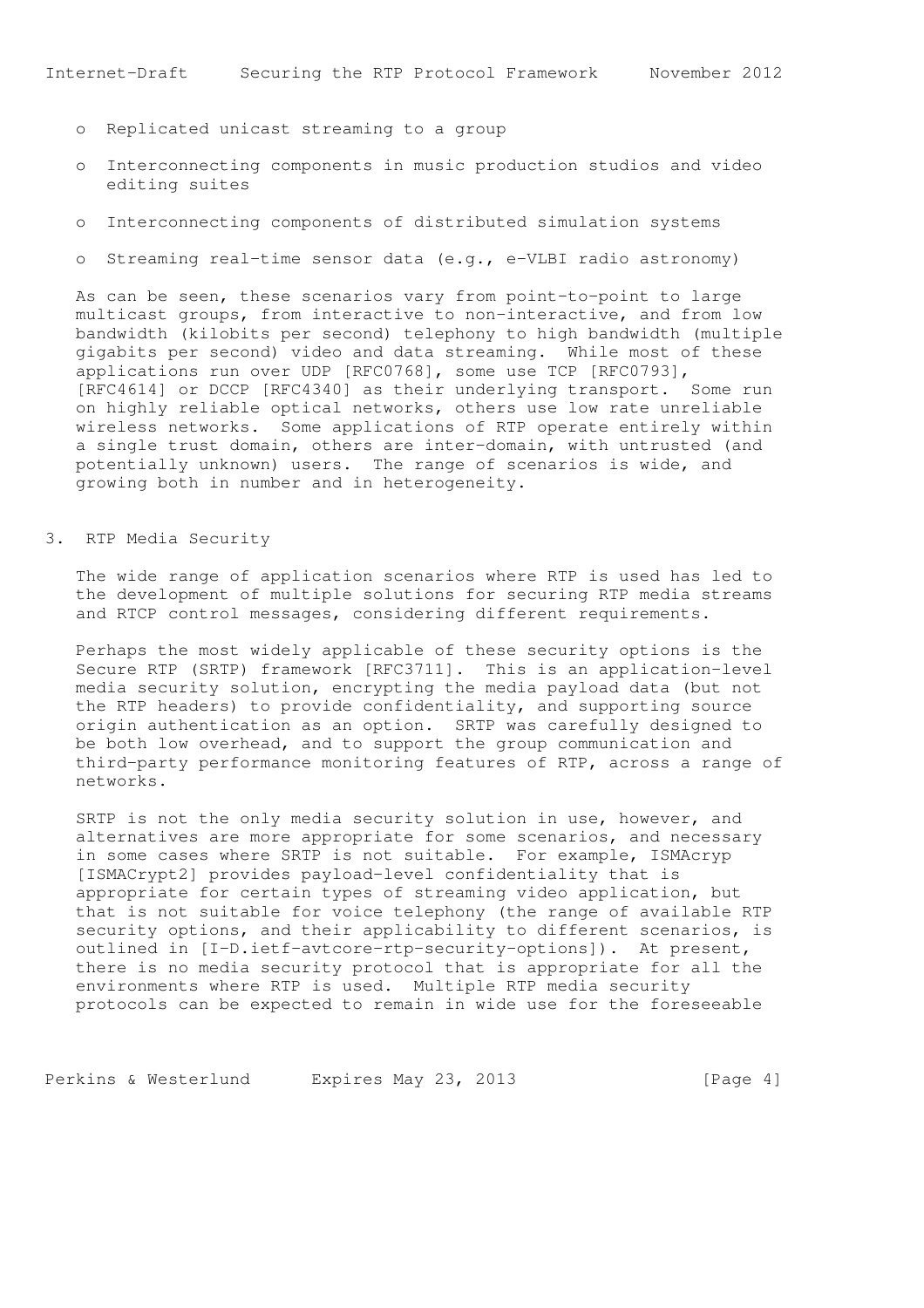future.

4. RTP Session Establishment and Key Management

 A range of different protocols for RTP session establishment and key exchange exist, matching the diverse range of use cases for the RTP framework. These mechanisms can be split into two categories: those that operate in-band on the media path, and those that are out-of band and operate as part of the session establishment signalling channel. The requirements for these two classes of solution are different, and a wide range of solutions have been developed in this space.

 A more detailed survey of requirements for media security management protocols can be found in [RFC5479]. As can be seen, the range of use cases is wide, and there is no single key management protocol that is appropriate for all scenarios. These solutions have been further diversified by the existence of infrastructure elements such as authentication solutions that are tied into the key management. Some of the available keying options for RTP sessions are described in [I-D.ietf-avtcore-rtp-security-options], although this list is not ensured to be exhaustive but include the ones known to the authors at the time of publication.

5. On the Requirement for Strong Security in Framework protocols

 The IETF requires that all protocols provide a strong, mandatory to implement, security solution [RFC3365]. This is essential for the overall security of the Internet, to ensure that all implementations of a protocol can interoperate in a secure way. Framework protocols offer a challenge for this mandate, however, since they are designed for use by different classes of applications, in different environments. The different use cases for the framework have different security requirements, and implementations designed for different environments are generally not expected to interwork.

 RTP is an example of a framework protocol with wide applicability. The wide range of scenarios described in Section 2 show the issues that arise in mandating a single security mechanism for this type of framework. It would be desirable if a single media security solution, and a single key management solution, could be developed, suitable for applications across this range of use scenarios. The authors are not aware of any such solution, however, and believe it is unlikely that any such solution will be developed. In part, this is because applications in the different domains are not intended to interwork, so there is no incentive to develop a single mechanism.

Perkins & Westerlund Expires May 23, 2013 [Page 5]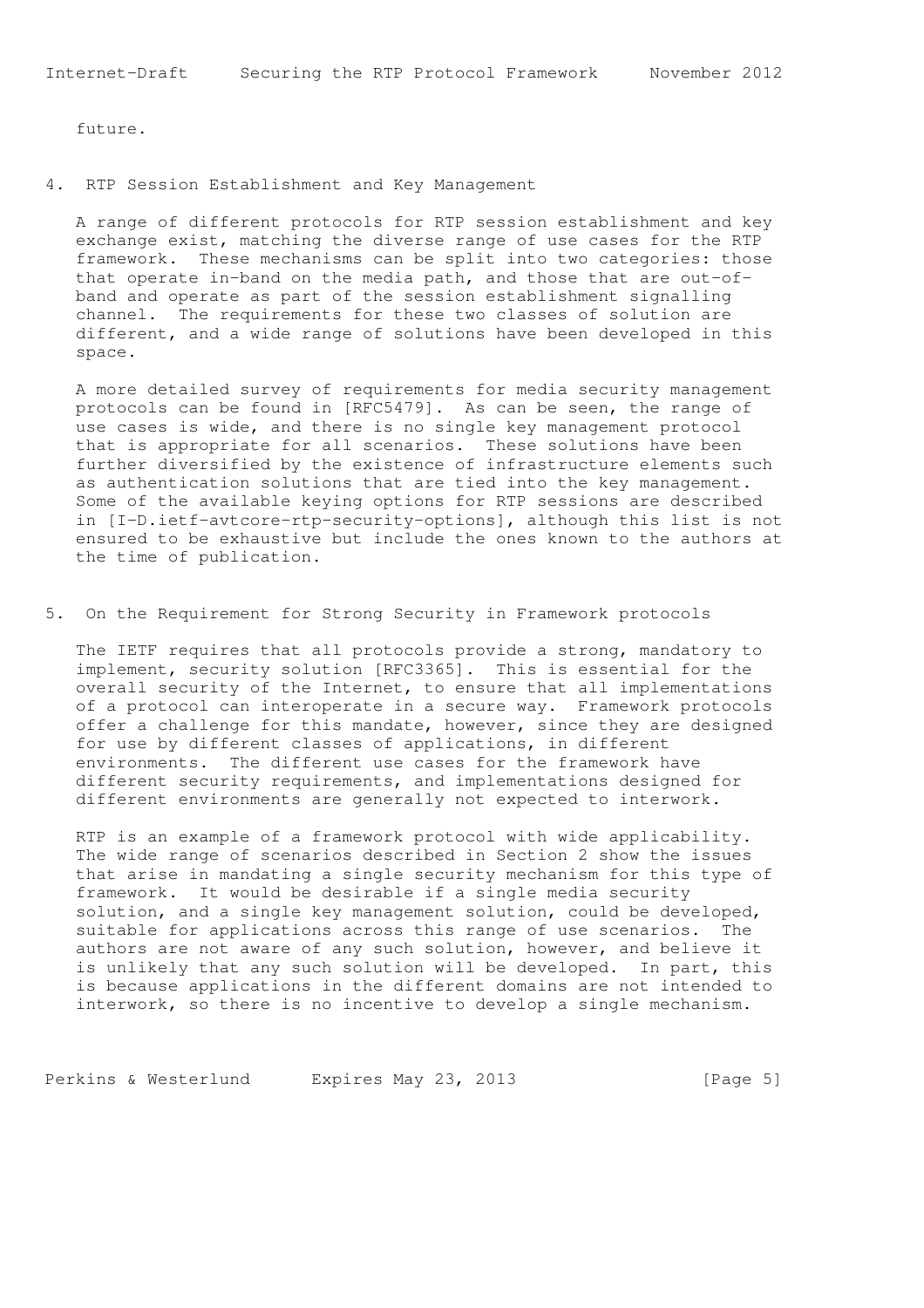More importantly, though, the security requirements for the different usage scenarios vary widely, and an appropriate security mechanism in one scenario simply does not work for some other scenarios.

 For a framework protocol, it appears that the only sensible solution to the strong security requirement of [RFC3365] is to develop and use building blocks for the basic security services of confidentiality, integrity protection, authorisation, and authentication. When new uses for the framework arise, they need to be studied to check if the existing building blocks satisfy the requirements. A mandatory to implement set of security building blocks can then be specified for that usage scenario of the framework.

 Therefore, when considering the strong and mandatory to implement security mechanism for a specific class of applications, one has to consider what security building blocks need to be supported. To maximize interoperability it is important that common media security and key management mechanisms are defined for classes of application with similar requirements. The IETF needs to participate in this selection of security building blocks for each class of applications that use the protocol framework and are expected to interoperate where IETF has the appropriate knowledge of the class of applications.

6. Guidelines for Securing the RTP Protocol Framework

 The IETF requires that protocols specify mandatory to implement (MTI) strong security [RFC3365]. This applies to the specification of each interoperable class of application that makes use of RTP. However, RTP is a framework protocol, so the arguments made in Section 5 also apply. Given the variability of the classes of application that use RTP, and the variety of the currently available security mechanisms described in [I-D.ietf-avtcore-rtp-security-options], no one set of MTI security options can realistically be specified that apply to all classes of RTP applications.

 Documents that define an interoperable class of applications using RTP are subject to [RFC3365] and need to specify MTI security mechanisms. This is because such specifications do fully specify interoperable applications that use RTP. Examples of such a documents in development at the time of this writing would be the RTCWEB Security Architecture [I-D.ietf-rtcweb-security-arch] and Real Time Streaming Protocol 2.0 (RTSP) [I-D.ietf-mmusic-rfc2326bis]. It is also expected that a similar document will be produced for voice over-IP applications using SIP and RTP.

The RTP framework can be extended in ways that do not specify an

Perkins & Westerlund Expires May 23, 2013 [Page 6]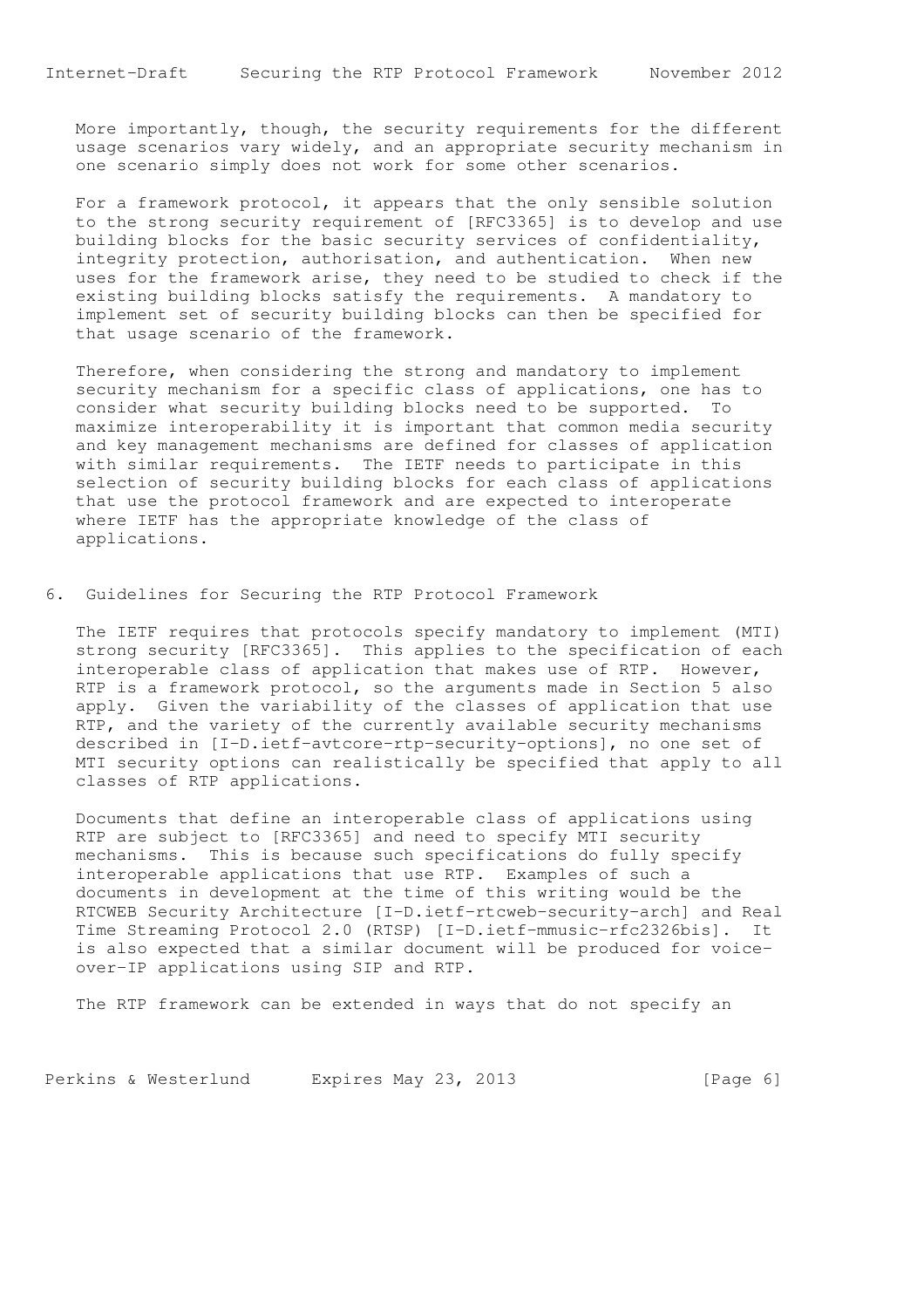Internet-Draft Securing the RTP Protocol Framework November 2012

 interoperable class of applications. Two important extension points are RTP Payload Formats and RTP Profiles. An RTP Payload Format defines how the output of a media codec can be used with RTP. At the time of this writing, there are over 70 RTP Payload Formats defined in published RFCs, with more in development. It is appropriate for an RTP payload format to discuss specific security implications of using that codec with RTP. However, an RTP payload format does not specify an interoperable class of applications that use RTP, and is neither secure in itself, nor something to which [RFC3365] applies. Future RTP payload format specifications ought to explicitly state this, and include a reference to this memo for explanation. It is not appropriate for an RTP payload format to mandate the use of SRTP [RFC3711], or any other security building blocks, since that RTP payload format might be used by different classes of application that use RTP, and that have different security requirements.

 RTP profiles are larger extensions that adapt the RTP framework for use with particular classes of application. In some cases, those classes of application might share common security requirements so that it could make sense for an RTP profile to mandate particular security options and building blocks (the RTP/SAVP profile [RFC3711] is an example of this type of RTP profile). In other cases, though, an RTP profile is applicable to such a wide range of applications that it would not make sense for that profile to mandate particular security building blocks be used (the RTP/AVPF profile [RFC4585] is an example of this type of RTP profile, since it provides building blocks that can be used in different styles of application). Any new RTP profile needs to discuss if it makes sense to mandate particular security building blocks be used with implementations of that profile, but without the expectation that all RTP profiles will mandate particular security solutions. RTP profiles that do not specify an interoperable usage for a particular class of RTP applications are neither secure in themselves, nor something to which [RFC3365] applies; any future RTP profiles in this category need to explicitly state this with justification, and include a reference to this memo.

### 7. Conclusions

 The RTP framework is used in a wide range of different scenarios, with no common security requirements. Accordingly, neither SRTP [RFC3711], nor any other single media security solution or keying mechanism, can be mandated for all uses of RTP. In the absence of a single common security solution, it is important to consider what mechanisms can be used to provide strong and interoperable security for each different scenario where RTP applications are used. This will require analysis of each class of application to determine the

Perkins & Westerlund Expires May 23, 2013 [Page 7]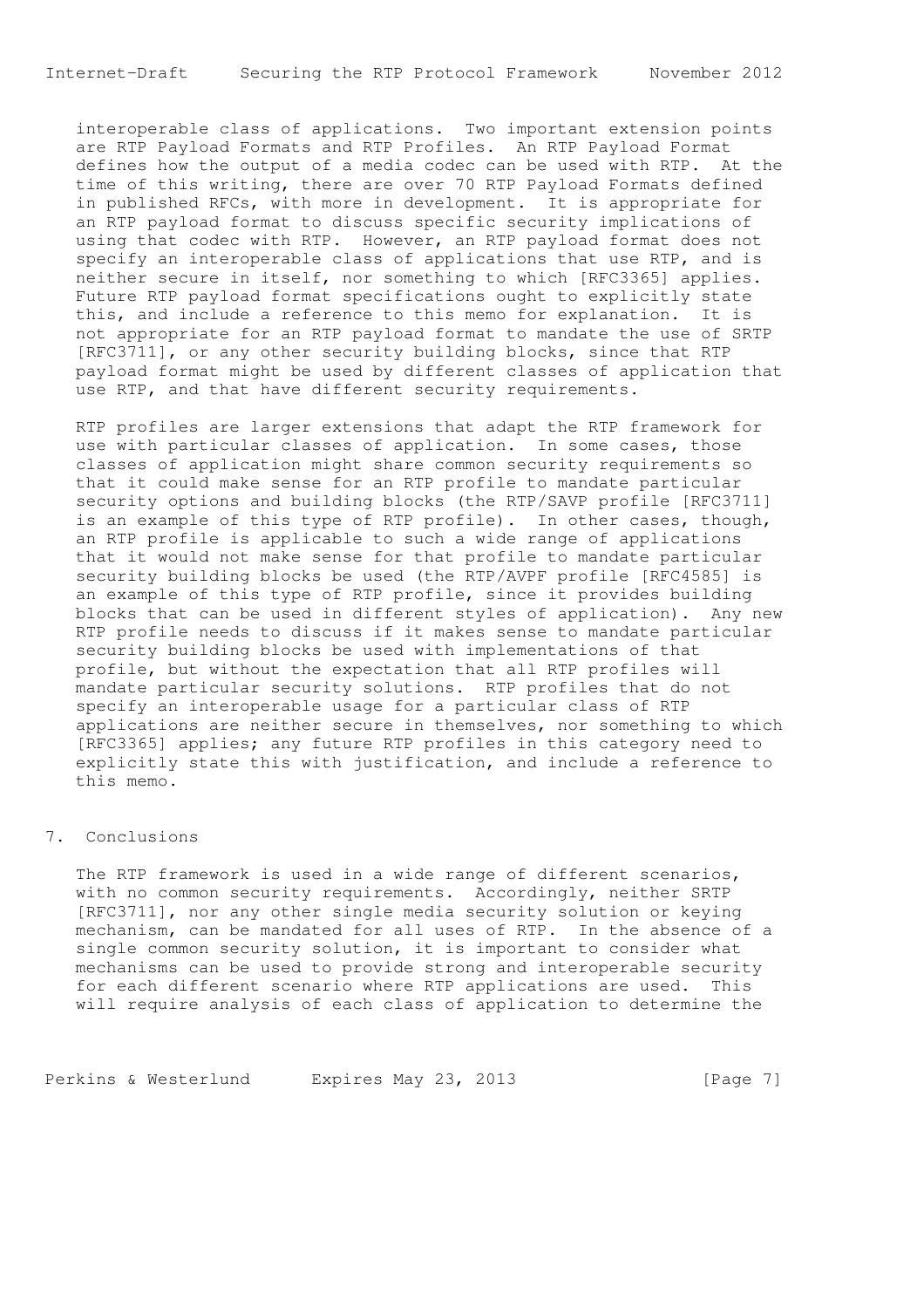security requirements for the scenarios in which they are to be used, followed by the selection of a mandatory to implement security building blocks for that class of application, including the desired RTP traffic protection and key-management. A non-exhaustive list of the RTP security options available at the time of this writing is outlined in [I-D.ietf-avtcore-rtp-security-options]. It is expected that each class of application will be supported by a memo describing what security options are mandatory to implement for that usage scenario.

8. Security Considerations

This entire memo is about security.

9. IANA Considerations

None.

10. Acknowledgements

 Thanks to Ralph Blom, Hannes Tschofenig, Dan York, Alfred Hoenes, Martin Ellis, Ali Begen, Keith Drage, Ray van Brandenburg, Stephen Farrell, and Sean Turner for their feedback.

### 11. Informative References

 [I-D.ietf-avtcore-rtp-security-options] Westerlund, M. and C. Perkins, "Options for Securing RTP Sessions", draft-ietf-avtcore-rtp-security-options-01 (work in progress), October 2012.

 [I-D.ietf-mmusic-rfc2326bis] Schulzrinne, H., Rao, A., Lanphier, R., Westerlund, M., and M. Stiemerling, "Real Time Streaming Protocol 2.0 (RTSP)", draft-ietf-mmusic-rfc2326bis-30 (work in progress), July 2012.

 [I-D.ietf-rtcweb-security-arch] Rescorla, E., "RTCWEB Security Architecture", draft-ietf-rtcweb-security-arch-05 (work in progress), October 2012.

 [ISMACrypt2] "ISMA Encryption and Authentication, Version 2.0 release

Perkins & Westerlund Expires May 23, 2013 [Page 8]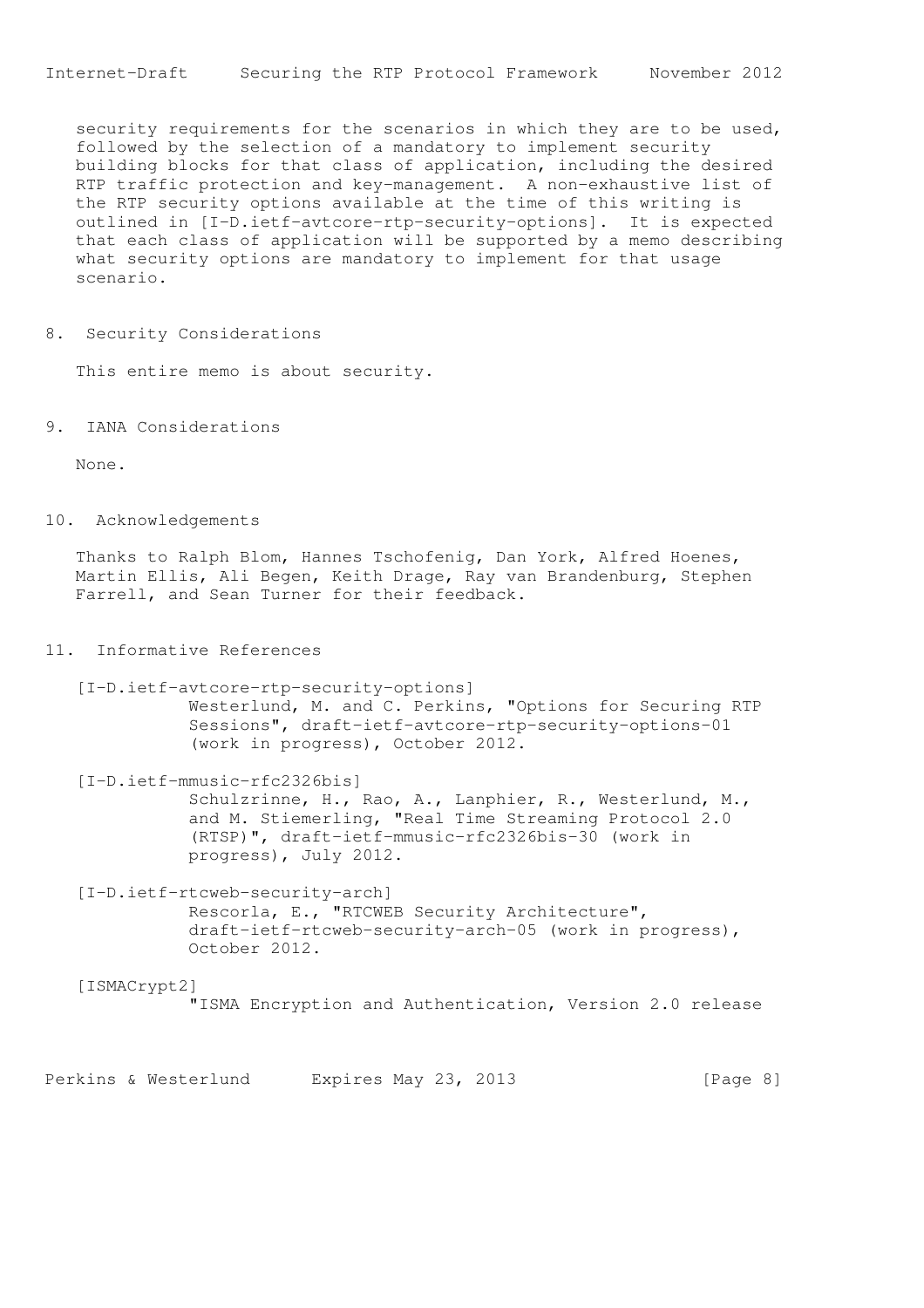version", November 2007.

- [MBMS] 3GPP, "Multimedia Broadcast/Multicast Service (MBMS); Protocols and codecs TS 26.346".
- [RFC0768] Postel, J., "User Datagram Protocol", STD 6, RFC 768, August 1980.
- [RFC0793] Postel, J., "Transmission Control Protocol", STD 7, RFC 793, September 1981.
- [RFC3365] Schiller, J., "Strong Security Requirements for Internet Engineering Task Force Standard Protocols", BCP 61, RFC 3365, August 2002.
- [RFC3550] Schulzrinne, H., Casner, S., Frederick, R., and V. Jacobson, "RTP: A Transport Protocol for Real-Time Applications", STD 64, RFC 3550, July 2003.
- [RFC3711] Baugher, M., McGrew, D., Naslund, M., Carrara, E., and K. Norrman, "The Secure Real-time Transport Protocol (SRTP)", RFC 3711, March 2004.
- [RFC4340] Kohler, E., Handley, M., and S. Floyd, "Datagram Congestion Control Protocol (DCCP)", RFC 4340, March 2006.
- [RFC4585] Ott, J., Wenger, S., Sato, N., Burmeister, C., and J. Rey, "Extended RTP Profile for Real-time Transport Control Protocol (RTCP)-Based Feedback (RTP/AVPF)", RFC 4585, July 2006.
- [RFC4614] Duke, M., Braden, R., Eddy, W., and E. Blanton, "A Roadmap for Transmission Control Protocol (TCP) Specification Documents", RFC 4614, September 2006.
- [RFC5479] Wing, D., Fries, S., Tschofenig, H., and F. Audet, "Requirements and Analysis of Media Security Management Protocols", RFC 5479, April 2009.

Perkins & Westerlund Expires May 23, 2013 [Page 9]